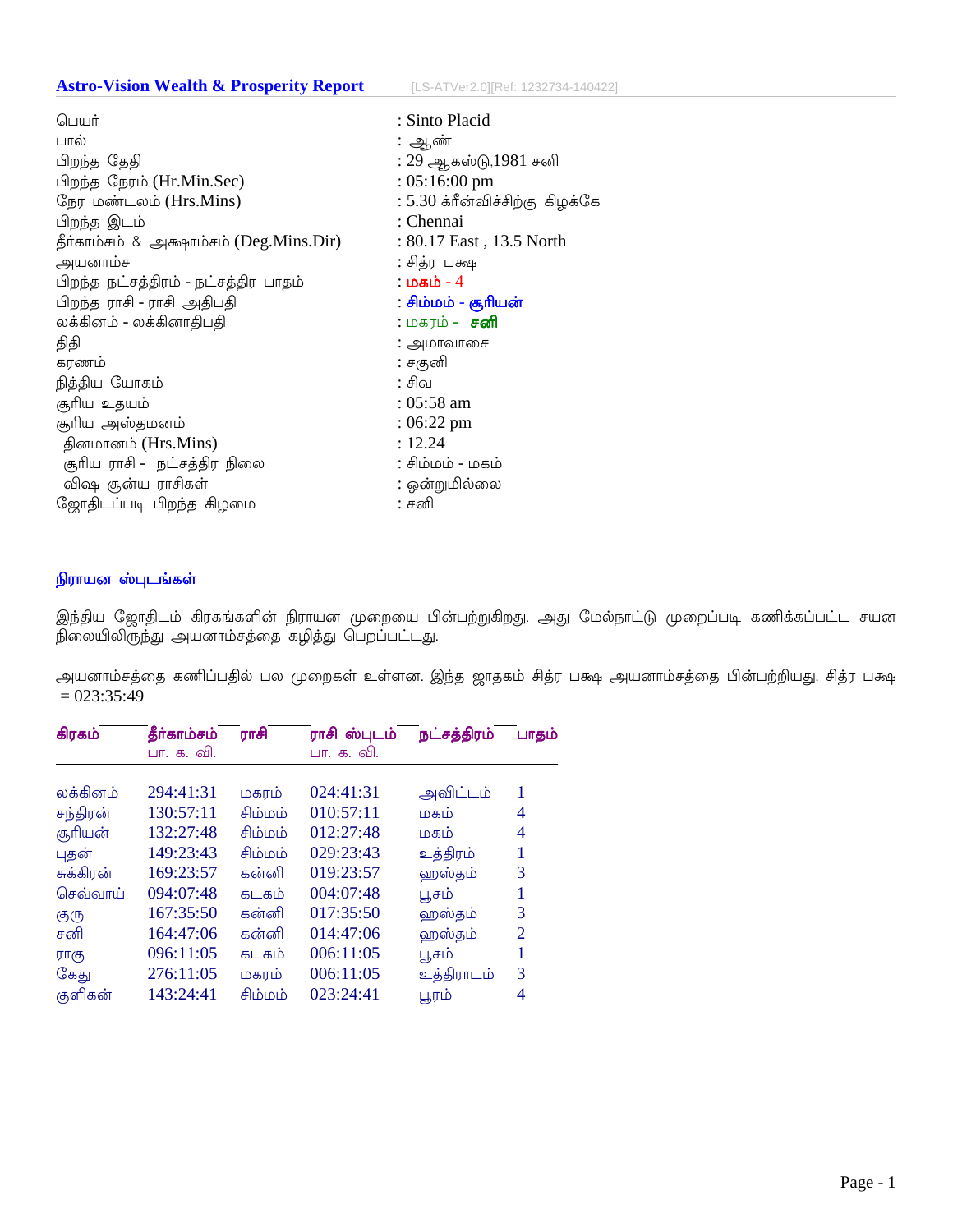|                                     |                                               |                       |    |     | சனி      | வி<br>சு             |
|-------------------------------------|-----------------------------------------------|-----------------------|----|-----|----------|----------------------|
|                                     | மகம்<br>29 ஆகஸ்டு, 1981<br>05:16:00 pm        | செ<br>UT              | கே |     | நவாம்சம் |                      |
| $\overline{\mathscr{S}}$<br>கே<br>ல | ராசி<br>தீர்காம்சம் $80:17$<br>அக்ஷாம்சம்13:5 | சந்<br>சூ<br>LDT<br>Ч |    |     |          | செ<br>ரா<br>$\omega$ |
|                                     |                                               | சு<br>வி<br>சனி       | Ч  | LDT |          |                      |

தசா இருப்பு = கேது 1 வருடம், 2 மாதம்,  $30$  தேதி

## செல்வம், சொத்து போன்றவையாகும்.

நிலம், சொத்து, செல்வம், குடும்பம், பேச்சு, உணவு மற்றும் திறமைகளை பற்றியுள்ள குறிப்புகளாகும் இரண்டாம் பாவம் கொடுப்பது.

உங்களது இரண்டாம் பாவாதிபதி உங்களது ஒன்பதாம் இல்லத்தில் இருப்பதால், உங்களது வாழ்க்கையின் பிற்பகுதியில் பணவசதிகள், அறிவு சார்ந்த திறமைகளை நீங்கள் அடைவீர்கள். ஆனால் உங்களது இளமை காலத்தில் தாங்க .<br>ஒண்ணா உடல் கஷ்டங்களை நீங்கள் அடையக்கூடும். ஆனால் பிற்காலத்தில் உங்களது தனித்தன்மையை ,<br>சந்தேகத்திற்கு அப்பாற்பட்டு நிரூபிப்பதன் காரணமாக, உங்களுக்கு தன்னம்பிக்கையும் உயா்பதவிகளும் கிடைக்கும். பல இடங்களுக்கு யாத்திரை சென்று மத சம்பந்தமான வாழ்வியல் ஒழுக்கங்களை கடைப்பிடிப்பதின்மூலம் மக்களின் நன்மதிப்பினை அடைவீர்கள். மூதாதையர்களின் சொத்து தங்களுக்கு கிடைக்கக் கூடும்.

இரண்டாம் பாவத்தில் வியாழன் நிலைநிற்பதால் புராணம், இதிகாசம் போன்றவற்றை வாசித்துப் புரிந்து கொள்ளவும், அறிவை மற்றவாகளுக்கு பகிா்ந்து கொடுப்பதிலும் சந்தோஷம் அடைவீா்கள்.

இரண்டாம் பாவத்தில் சுக்கிரன் நிலைநிற்பதால் இலக்கியத்தில் விருப்பம் கொள்வீா்கள். ஓவியம் போன்ற கலைகளில் உங்களின் கைவண்ணத்தை மக்கள் கண்டு களிப்பார்கள்.

இரண்டாம் பாவாதிபனும், ஐந்தாம் பாவாதிபனும் அதிர்ஷ்டத்துடன் நிற்பதாக இந்த ஜாதகத்தில் தெரிகிறது. எனவே சந்ததிகளிடமிருந்து செல்வம் கிடைக்குமென்றுக் கணிக்கப்படுகின்றது.

#### செல்வம், கல்வி முதலியவை

ஜாதகத்தில் நாலாமிடம் செல்வம், கல்வி, தாயார், வாகனங்கள் முதலியவையைக் குறிக்கிறது.

உங்கள் ஜாதகத்தில் நாலாமதிபன் 7ஆம் இடத்தில் காணப்படுகிறது. இதனால் பொதுவாக நீங்கள் சந்தோஷமாக இருப்பீா்கள். வீடுகளும், நிலங்களும் உங்கள் கைவசம் இருக்கும். கடுமையான உழைப்பின் மூலம் உங்கள் வாழ்க்கையை நடத்துவதில் சந்தோஷம் காண்பீர்கள்.

செவ்வாய் நாலாம் இடத்தின் அதிபனாகையால். தாங்கள் ஒரு போர்வீரனுக்கு உரிய மன உறுதியும், நடைமுறைக்கு ஏற்ுறவாறு சமயோசித புத்தி உடையவராகவும்ம் வாழ்வீா்கள். எந்தத் தொழில் செய்தாலும் அதை மிகுந்த ஈடுபாட்டுடன் செய்வீா்கள். படிப்பைவிட, நடைமுறையில் வாழ்க்கையில் சிறந்து விளங்குவீா்கள்.

புதனும் வியாழனும் சேர்ந்து பாதிக்கப்பட்டுள்ளதால் நீங்கள் படிப்பதற்கு அதிகம் கஷ்டப்படுவீர்கள்.

செவ்வாய் கிரகம் மற்ற கிரகங்களால் பாதிக்கப்பட்டுள்ளதால் நஷ்டத்தை தவிர்க்க, சொத்துக்களை கவனத்துடன் காக்க வேண்டும்.

## நிதி, முன்னேற்றம், பாக்கியம் முதலியவை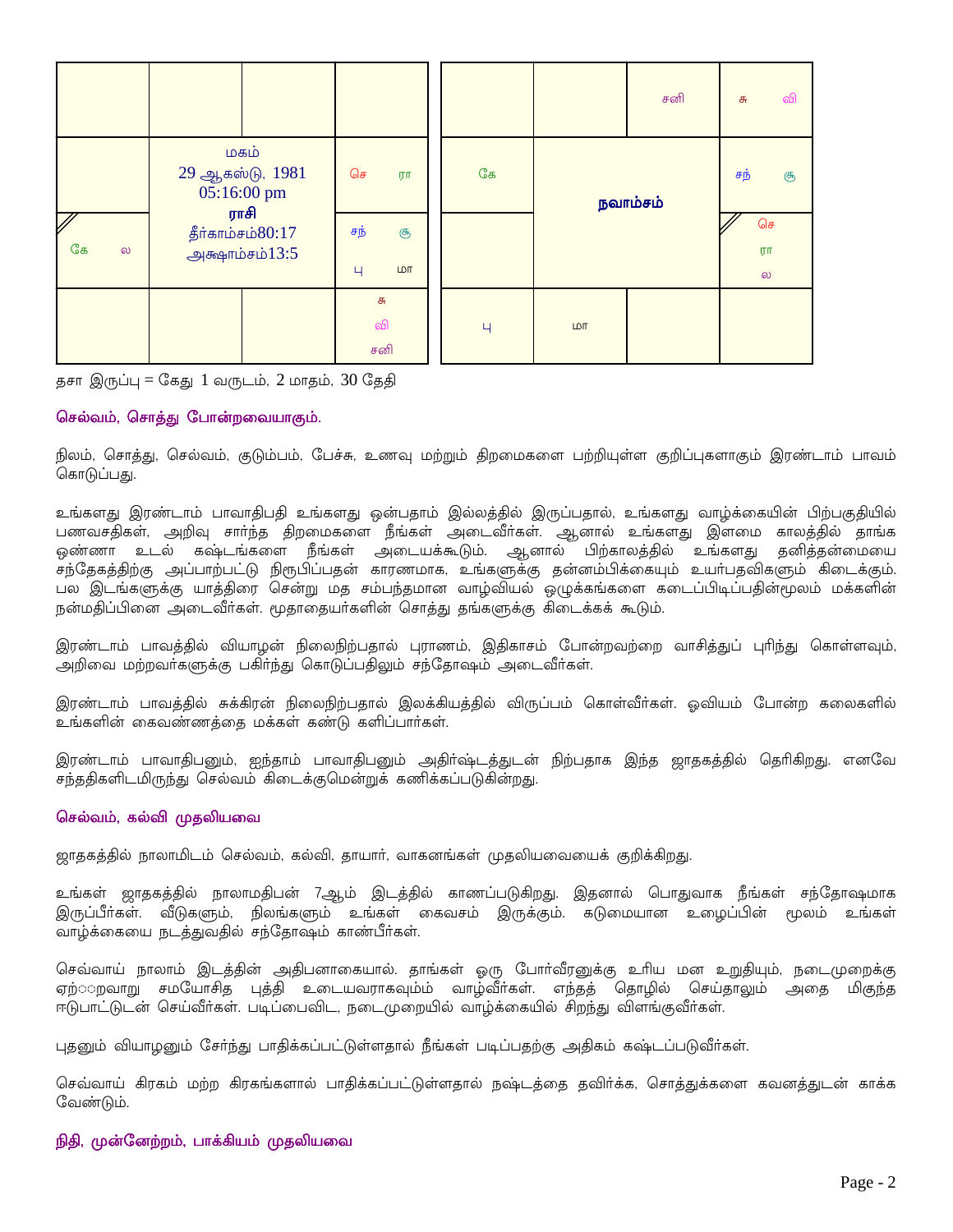ஒன்பதாம் அதிபன் 8வது இடத்தில் காணப்படுகிறது. இதன பலனாக உங்களுக்கு நல்ல அதிா்ஷ்டம் உண்டாகும். உங்கள் தந்தையின் அன்பை பெறுவது உங்களுக்குக் கடினமாக இருக்கும்.

9வது வீட்டில் உள்ள சுக்கிரன் நல்ல ஸ்தானத்தில் இருக்கிறார். எல்லா சந்தோஷங்களும் பெற்று வாழ்க்கையில் அதிர்ஷ்டமுடன் இருப்பீர்கள்.

உங்கள் சாமா்த்தியம் முழுவதுமாக விாிவடையும். எல்லா சூழ்நிலைகளிலும் நீங்கள் நடுநிலை தவறாதிருப்பதால், மற்றவர்களால் மதிக்கப்படுவீர்கள்.

9வது வீட்டில் வியாழன் இருப்பதால் நீங்கள் சட்டம், வேதாந்தவிஷயங்களிலும் சிறப்புற்று இருப்பீா்கள்.

9வது வீட்டில் சனி கிரகம் இருப்பதால் பலகாலம் தனிமையுடன் இருக்க வேண்டிவரும். பலகாலத்திற்குத் திருமணம் நடக்காமல் இருக்கும். உங்களுடைய சண்டை போடும் திறமை எல்லோரும் அறிந்த ஒன்றாக இருக்கும்.

#### வருமானம்

பதினொன்றாம் பாவம் முக்கியமாக வருமானத்தைக் குறிக்கின்றது.

உங்கள் பதினொன்றாம் அதிபதி ஏழாம் இல்லத்திலிருக்கின்றபடியால், உங்களது மாமனாா் வீட்டிலிருந்து உதவிகள் கிடைக்கும். நீங்கள் மிக பிரபலமானவா் மற்றும் பல வெளிநாடுகளுக்குச் சென்று வரக்கூடும். நீங்கள் எப்படி செலவு செய்கின்றீா்கள் என்பது மற்றவா்களுக்கு புாியாது. ஆனால் உங்களது செலவழிக்கும் ஆற்றல் கூடிக்கொண்டே போகும். உங்களது சகிப்புத் தன்மையும் மற்றும் விட்டுக்கொடுக்கும் மனப்பான்மையினையும் உங்களது வாழ்க்கைத்துணை சில .<br>சமயங்களில் தனது சுய நலத்திற்காக உபயோகிப்பாா். உங்களிடம் அதிக உாிமைகளை எடுத்துக்கொண்டு உங்களது வாழ்க்கைத்துணை உங்களை ஆட்டிப் படைப்பார்.

பதினொன்றாம் பாவாதிபன் கேந்திரத்தில் நிற்கிறது. எனவே செல்வ செழிப்பை அனுபவிக்க யோகம் உள்ளது.

#### இராசிக்கல் பரிந்துரை

இயற்கையின் அற்புதமான படைப்புகள் தான் இரத்தினங்கள். படிகங்கள் (crystals) பல சிறந்த குணாதிசியங்களையும் அறிவியல் மற்றும் மின் அணுத்துறையீல் மிக அதிகமான பலன்களையும் தருகிறது. Crystal oscillators, diodes. போன்றவை சில எடுத்துக்காட்டுகள். இரத்தினக்கற்கள் இயற்கையாகவே பலவிக piezo-electric crystals .<br>வடிவங்களிலும், வண்ணங்களிலும் கிடைக்கின்றன. இக்கற்கள் அதன் இயற்பியல் குணத்திலும், வேதியியல் ஒன்றுக்கொன்று மாறுகின்றன. இவைகள் முறையாக வடிவமைத்தும் செதுக்கியும் மெருகு ஏற்றியும் அழகுபடுத்துகின்றனர்.

நமது முன்னோர்கள் இக்கற்களை கிரகங்களுடன், வண்ணங்களுடன் இதை அணிவதால் ஏற்படும் விளைவுகளின் .<br>பலன்களை மிக அழகாக சொல்லியிருக்கிறார்கள். இந்தியர்கள் மட்டும் அல்லாமல் சீனர்களும், எகிப்தியாகளும் இக்கற்களை வைத்தியத்திற்க்கும், அதிர்ஷ்டத்திற்கும் பயன்படுத்துகின்றனர். (ஆஸ்ட்ரோவிஷன் பாமர மக்களுக்கும் புரியும் வகையில் இராசி கற்களின் மகிமையை கம்ப்யூட்டர் மூலம் தருகிறது.

| சந்திரன்                | சூரியன் | புதன்  | சுக்கிரன் | செவ்வாய் | குரு   | சனி    |
|-------------------------|---------|--------|-----------|----------|--------|--------|
| மொத்த ஷட்பலம்           |         |        |           |          |        |        |
| 417.31                  | 521.31  | 395.76 | 310.84    | 444.20   | 357.20 | 480.32 |
| மொத்த ஷட்பலம் (ரூபா)    |         |        |           |          |        |        |
| 06.96                   | 08.69   | 06.60  | 05.18     | 07.40    | 05.95  | 08.01  |
| குறைந்த அளவு            |         |        |           |          |        |        |
| 06.0                    | 05.0    | 07.0   | 05.5      | 05.0     | 06.5   | 05.0   |
| ஷட்பலக்கின் விகிக பங்கு |         |        |           |          |        |        |

#### ஷட்பல அட்டவனை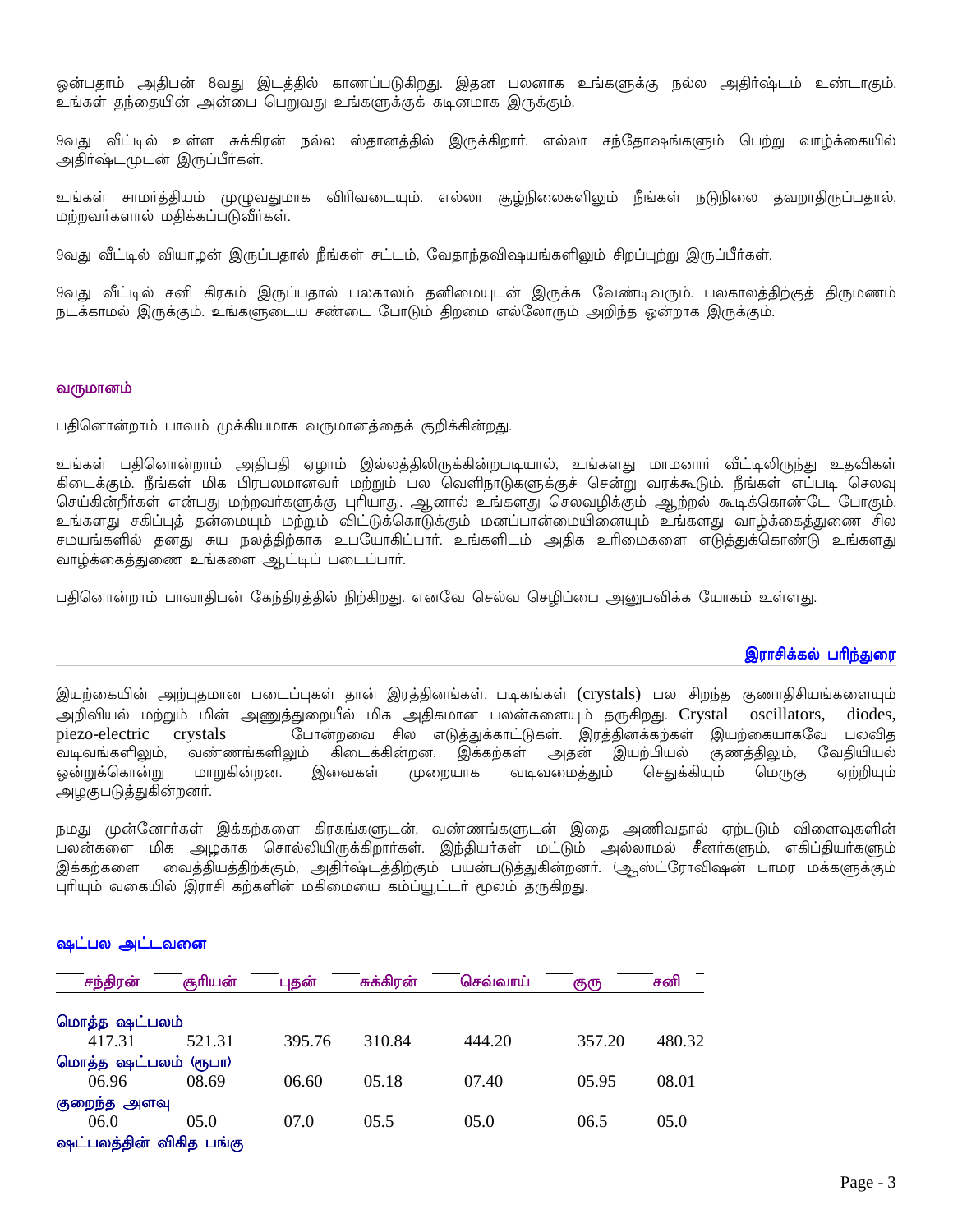| 1.16       | 74 | 0.94 | 0.94 | .48 | 0.92 | 1.60 |
|------------|----|------|------|-----|------|------|
| அதன் வரிசை |    |      |      |     |      |      |
|            |    |      |      |     |      | -    |

# ஆய்வு செய்தல்

ஷட்பலத்தை வைத்து ஜாதகத்தில் உள்ள கிரகங்களில் வலிமை மதிப்பிடப்படுகிறது.

ஷட்பலத்தின் விகிதம் ஒன்றை விட குறைவாக இருப்பதால் மூன்று கிரகங்கள் வலிமை குறைந்துள்ளது

வலிமை குறைந்த கிரகம் குரு

#### சுப பாவங்கள் :

லக்கனாதிபதி சனி ராசி அதிபதி சூரியன் ஐந்தாம் அதிபதி சுக்கிரன் ....<br>ஐந்தாம் அதிபதியின் வலிமை குறைந்துள்ளது ஐந்தாம் அதிபதி தோஷம் அடைந்துள்ளது ஒன்பதாம் அதிபதி புதன் ஒன்பதாம் அதிபதியின் வலிமை குறைந்துள்ளது ஒன்பதாம் வீடு தோஷம் அடைந்துள்ளது

#### அசுப பாவங்கள் :

ஆறாம் அதிபனாக புதன் இருக்கின்றான் எட்டாம் அதிபனாக சூரியன் இருக்கின்றான்

ஒருவருக்கு, உகந்த இராசி கல்லினை அவாின் ஜாதகத்தில் இருக்கும் கிரகங்கள் மற்றும் இராசி அதிபதிகளின் பலத்தினை கவனமாக ஆராய்ந்த பின்னரே இராசி கற்கள் தோ்வு செய்யப்படுகிறது. இராசி கற்கள் தோ்வு செய்யும் முறையானது, அனுகூலமான கிரகங்கள் என்ற முறையை பின்பற்றி ஒருவருடைய ஜாதகத்திற்கு ஏற்ற மிக உன்னதமான இராசி கல் இதுதான் என்று அறிய பயன்படுத்தப்படுகின்றது.

#### இராசிகல் பரிந்துரை

1.கிரஹம் : சுக்கிரன் இரததினம் : Diamond (வைரம்) காரட்டின் அளவு : 15 சென்டுக்கு அதிகமாக



தங்க மோதிரத்தில் கல்லை பொருத்தவும் வலது கை சுண்டு விரலில் அணிய வேண்டும். வெள்ளி அன்று சூரிய உதயத்திற்கு 15 நிமிடங்கள் கழித்து அணியத் தொடங்கவும்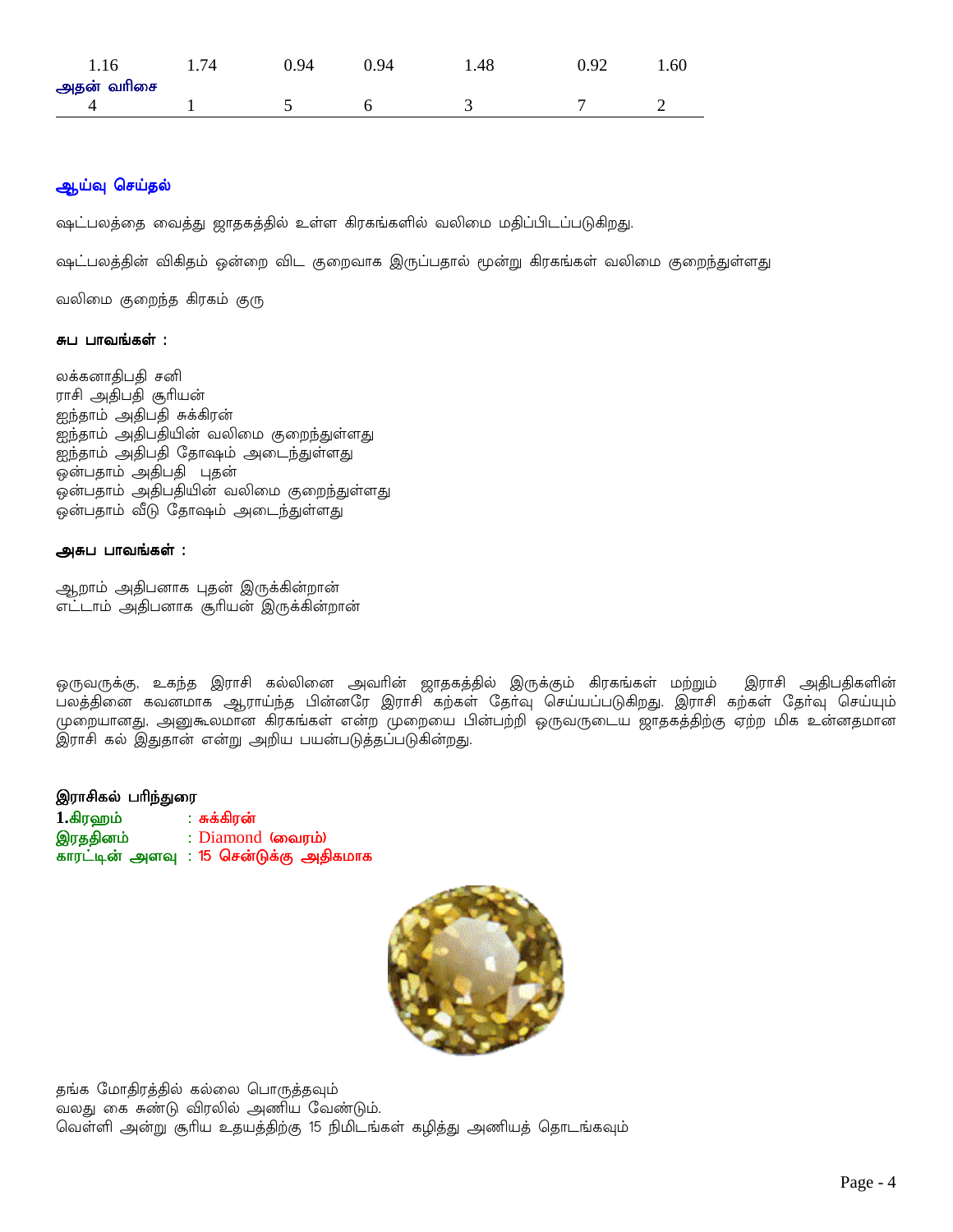வைரக்கற்கள் மிகவும் விலைமதிப்புமிக்கவை. காா்பன் படிகங்களில் ஆன இதன் கடின தன்மை 10 ஆகும். தென் ஆப்ரிக்கா, இந்தியா, பிரேஸில், ஸைபீரியா, யூரால்ஸ் மற்றும் ஸூயாரா லியோன் (Sierra Leone) நாடுகளில் வைரங்கள் ு<br>கிடைக்கின்றன. வைரங்கள் பலவித வடிவங்களிலும், வண்ணங்களிலும் கிடைக்கின்றன. வைரம் நீலநிறத்துடன் அல்லது .<br>மஞ்சள் நிறத்துடன் காணப்படும். வைரங்கள் மிகவும் விலை உயர்ந்தவை. இந்தியாவில் பெருமைக்காகவும், சுபகாரியங்களுக்கும் பயன்படுத்துகின்றனா். மேலும் இது நமக்கு மிகவும் நெருங்கியவாிடம் இருந்து அன்பளிப்பாக .<br>கிடைக்கப் பெற்றால் இது மிகவும் பயன்தரக்கூடியது என்று நம்புகிறாா்கள். சுக்கிரனின் ஆதிக்கத்தில் உள்ள வைரம் இண்டிகோ நீல நிற காஸ்மிக் கதிர்களை வெளியிடும் ஒரு குளிர்ச்சியான கல் ஆகும்.

வைரங்கள் வாங்கும் பொழுது மிகவும் நம்பிக்கையான இடத்திலிருந்து எந்தவிதமான குறைபாடும் இன்றி சோதனை செய்து வாங்க வேண்டும். வைரத்தின் விலை அதிகமாதலால் இதை அணிய முடியாதவாகள் இதற்கு பதிலாக வெள்ளை சபையா், வெள்ளை கோரல், ராக் கிாிஸ்டல் அல்லது டா்மாலின் உபயோகிக்கலாம். ஆனால் இவையாவும் வைரத்தை விட அதிக காரட் கொண்டவையாக இருக்க வேண்டும்.

#### முன்னெச்சரிக்கை

நீங்கள் ராசிக்கற்களை வாங்கும் பொழுது நன்கு சோதித்து கீழே கண்டுள்ள முறைப்படி அணிய வேண்டும்.

#### கற்களின் தரம் மற்றும் பொருத்தும் விதம்

நல்ல தரமான ராசிக்கற்களை நம்பிக்கையான கடைகளில் இருந்து வாங்குவது நல்லது. கற்களை பொருத்துவதற்க்கு .<br>அதற்கு ஏற்ற தரமான ஆபரணத்தையும் வாங்கவேண்டும். விலையையும், தோற்றத்தையும் பார்த்து வாங்குவது நல்லதல்ல. ராசிகல்லை பொருத்துவதில் நிபுணரின் மூலமாக கல்லின் மேல்புறம் சூரிய ஒளி பட்டு உங்கள் உடலில் படுமாறு பொருத்தவேண்டும். கெல்லின் அடிப்புறம் பொருத்தப்படும் அணிகலனால் மூடப்பட்டிருக்க கூடாது). கற்களின் .<br>மீது சூடு படுவதோ, கூர்மையான முனை கொண்ட பொருளால் கீறல் விமாமல் பாதுகாக்க வேண்டும். குளிக்கும்போது கற்கள் பதித்த ஆபரணத்தை கழற்றி வைத்து குளித்தல் நல்லது.

ஆபரணத்தை அணியும் முன் கவனிக்கவேண்டியவை:

ராசிகல்லை முதன் முதலில் அணியும்போது மனதை சுத்தமாகவும், தெளிவாகவும் வைத்துக் கொள்ளவேண்டும். இது உங்களுக்கு நடை முறை ஒழுக்கங்களை தந்து உதவும்.

ராசிகல் தோ்வின் போது உங்களுக்கு கொடுக்கப்பட்டிருக்கும் கிழமை வருமாறு ஒரு நல்ல நாளை உங்கள் வசதிக்கு தகுந்த மாதிரி தேர்வு செய்து கொள்ளுங்கள். அந்த குறிப்பிட்ட நாளில் சூரிய உதயத்திற்கு முன் விழித்துக் .<br>கொள்ளுங்கள். உங்களது காலைக் கடன்களை முடித்து நன்றாக குளித்து சுத்தமான ஆடைகளை அணியுங்கள். மனதை சுத்தப்படுத்த சில நிமிடங்கள் இறை வணக்கம் அல்லது தியானம் செய்யுங்கள். கற்கள் அணியவேண்டிய சரியான நேரத்தில் உங்களுக்கு பாிந்துரை செய்யப்பட்ட கல்லை அணியுங்கள். (இந்த கல்லை முதல் முறையாக அணியும்போது 

### கவனிக்கவேண்டியவை

இப்பொழுது நாங்கள் பாிந்துரை செய்துள்ள கல்லை உங்கள் வாழ்நாள் முழுவதும் அணிய கூடாது. உங்களுடைய .<br>தனிப்பட்ட வாழ்க்கை முறைக்கு தகுந்த மாதிரியும், உங்களுடைய அடுத்த மஹா திசை மாறுவதையும் பொறுத்து அணிய வேண்டும். இதற்கு தகுந்தவாறு நீங்கள் கல்லை மாற்றி அணிய வேண்டும். எனவே உங்களுது அடுத்து திசை மாறும்பொழுது மறுபடியும் ராசிகல் பலனை பார்த்து கல்லை மாற்றி அணிய வேண்டும்.

ஒருவா் ஒரு இராசி கல்லினை மிக நீண்ட காலம் அணிந்திருப்பாா் என்றால், அந்த கல்லினுடைய ஜோதிட பாிகார சக்தியானது நாட்கள் செல்ல செல்ல குறைந்து விடும் என்று நம்பப்படுகின்றது. பல்வேறு இராசி கற்களின பலம் குறையும் காலத்தினை கீழே வரும் அட்டவனை விளக்கும். முத்து - 2 வருடங்கள், மாணிக்கம் - 4 வருடங்கள், – 5 வருடங்கள், கோமேதகம் – 3 வருடங்கள் மற்றும் வைடூரியம் – 5 வருடங்கள். இந்த அட்டவனை படி இராசி கல்லினுடைய சக்தி காலம் முடிந்தவுடன் புதிய இராசிகற்கள் புதிய மோதிரத்தில் செய்து அணியுமாறு பரிந்துரை